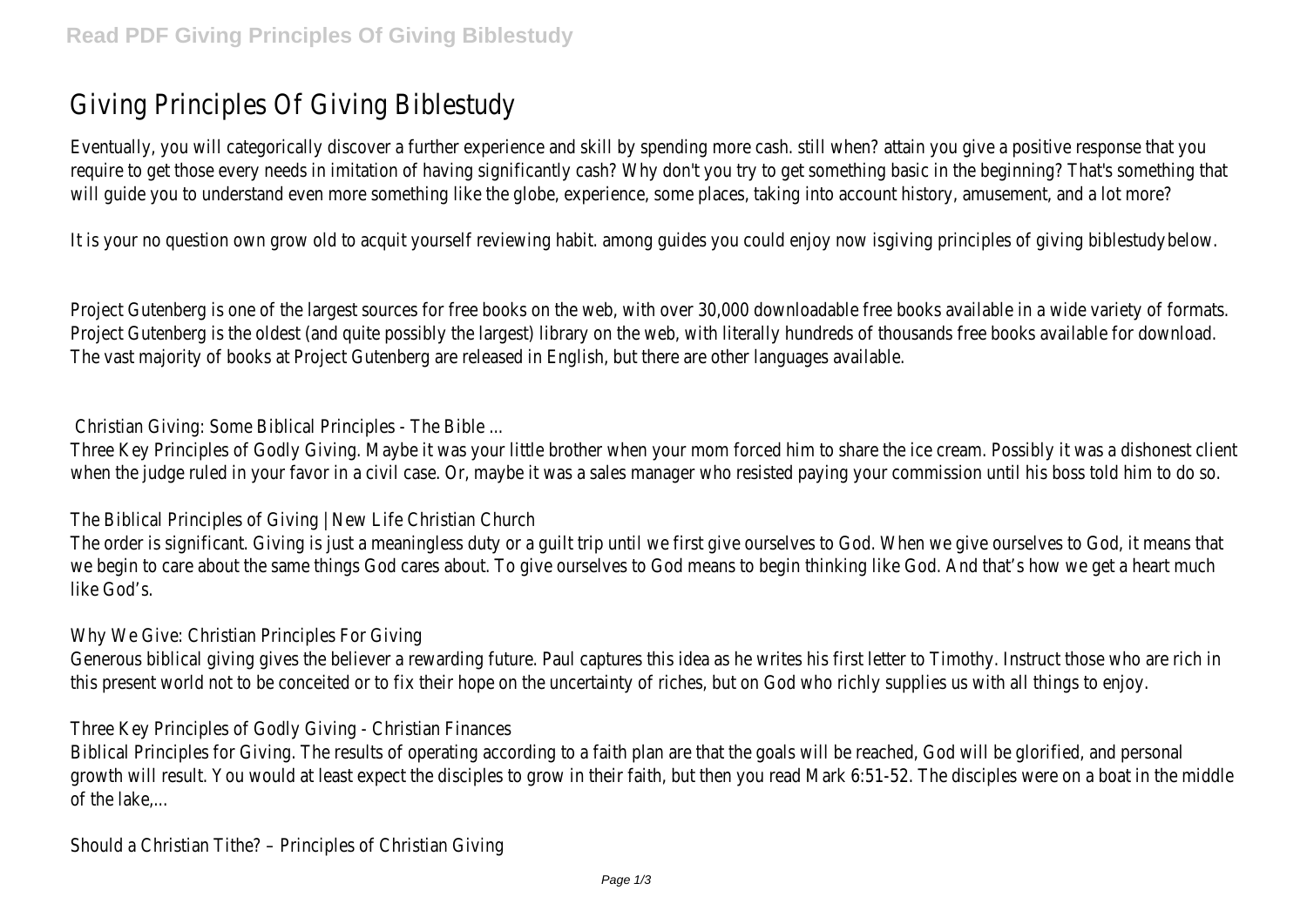# **Read PDF Giving Principles Of Giving Biblestudy**

Giving is the discipline of learning to trust God. And it reveals to us the truth of our spiritual maturity. The principles behind giving were important to Jesus - the master teacher. Both the gospel of Matthew and Luke tell us the parable of the talents, and both are recorded in the final week of Jesus' life.

#### GIVING Principles of Giving - BibleStudy.net

Giving is a "want to" thing. God moves in a person to give joyfully and cheerfully. The word for cheerful could also mean "prompt or ready to act." In other words, a cheerful giver is both a joyful giver and an eager giver, ready, willing, desiring, and prepared to give.

#### Principles of Tithing - Faithlife Sermons

The New Testament Principles of Giving Written by David Banks Throughout the Bible, Old and New Testaments, the people of God have been required give of their money and/or material possessions for various purposes.

# Ten Principles of Christian Giving | Alliance of ...

It is interesting to note from Matthew 6 how that prayer, fasting and giving are all governed by some common principles. In summary of those principles it is: without fuss, from the hidden depths of the heart, unto God alone. 4 & 5.

7 Principles of Giving - Part 1 [Sermon Notes] - Church ...

8:5), then we do not want him to give to the Lord's work. Giving should be a thank offering to God, and a person outside of Christ cannot properly give such an offering (Heb. 13:16). Giving is for believers, and it should be done by all believers. Poor Christians as well as rich should give to the Lord (2 Cor.

10 Essential Truths about Christian Giving - Bible Study Tools

The Bible teaches that Christian giving must be willing giving, free giving. We learn this in 2 Corinthians 9:7 "Each one must do just as he has purposed in his heart, not grudgingly or under compulsion."

# 5. Developing A Giving Heart | Bible.org

Chapters 8 and 9 of Second Corinthians are all about Christian giving -- not tight-fisted, miserly, grudging giving, or wild, spendthrift, careless giving, but true, generous, gracious, abundant, what Paul calls "hilarious" giving. The amazing thing is that Paul does this all in two chapters without once mentioning money! So we are not...

Study 5 TWELVE PRINCIPLES TO GUIDE OUR GIVING - Words of ...

The Bible teaches that Christian giving must be willing giving, free giving. We learn this in 2 Corinthians 9:7 "Each one must do just as he has purposed in his heart, not grudgingly or under compulsion."

Guidelines on Giving | 2 Cor 8:1-15 | RayStedman.org

But the principles of giving and tithing are as relevant today as they were in the days of Moses. Under the new covenant I do not NEED to tithe - it will not<br>Page 2/3